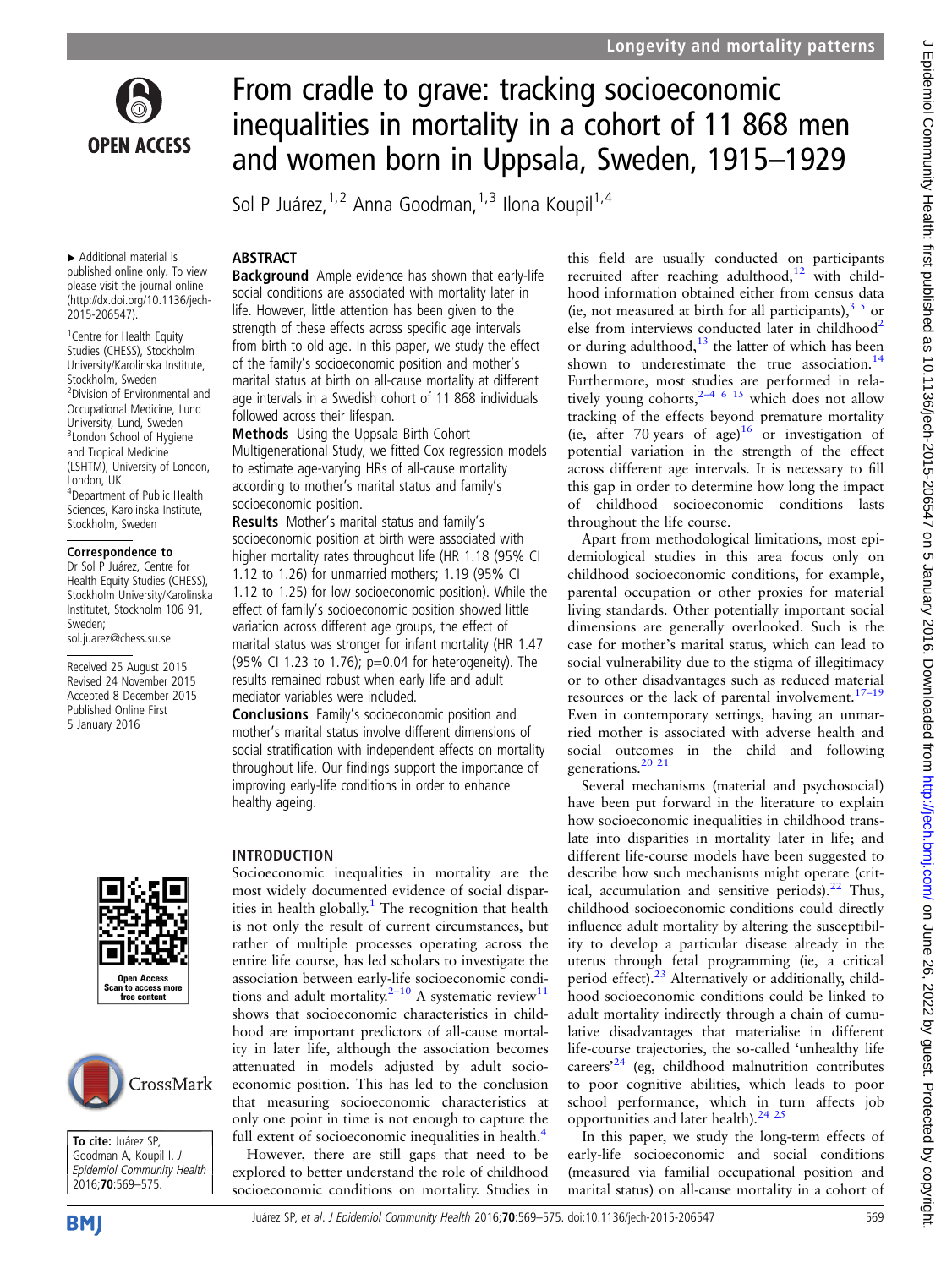# <span id="page-1-0"></span>Longevity and mortality patterns

11 868 participants followed throughout almost their entire lifespan. Our specific aims are to assess (1) the effect size across age-specific intervals and (2) the remaining effect after the inclusion of early-life health characteristics and adult socioeconomic characteristics (mediators).

### METHODS

#### Study population

Our study is based on the Uppsala Birth Cohort Multigenerational Study (UBCoS Multigen) (http://www.chess. su.se/ubcosmg/), which contains all live births at the Uppsala University Hospital, Sweden, between 1915 and 1929.<sup>[26 27](#page-5-0)</sup> The follow-up was initiated at birth and continued until death, emigration or 31 December 2009, whichever was earliest. From a total of 14 192 live births, we excluded multiple births  $(n=444)$ , as their growth rate is reduced in the final trimester.<sup>28</sup> We then further excluded 11.4% of singleton births because of missing data on birth weight (n=101), gestational age (n=398), parity (n=1), maternal age (n=1), marital status (n=29) or parental occupation (n=1093). Among those with missing data on parental occupation were 723 offspring of mothers whose occupation was listed as 'house-daughter', which is effectively a measure of marital status (house-daughters were typically single women living with their parents at the time of the birth of their child). We also excluded participants if the recorded gestational age was below the biological viability threshold of 22 weeks (n=2) or if the individual could not be traced after their birth (n=255). The main analyses are therefore based on a sample of 11 868 participants.

In subanalyses to assess the effect of adult socioeconomic characteristics, we excluded those participants who did not survive to the age of 55 years (n=2092; 18%). This decision was made to ensure that we have adult socioeconomic information for all individuals since the information comes from Census data (1960 and 1970). Also, we excluded observations with missing data on education ( $n=36$ ), occupation ( $n=191$ ) and income (n=218) in adulthood. The total sample to study the effect of socioeconomic conditions in adulthood comprises 9441 participants.

#### Childhood characteristics

Table 1 presents the explanatory variables examined. Birth weight was classified into <3000, 3000–3999 and ≥4000 g. Gestational age was categorised into preterm (<37 gestational weeks), term (37–41 weeks) and post-term (≥42 weeks). Mother's age at the index child's birth was categorised into four groups:  $\leq 24$ , 25–29, 30–34, and  $\geq 35$  years old. Parity was assessed as 1, 2, 3 and  $\geq 4$ , and year of birth was categorised into three groups: 1915–1919, 1920–1924, and 1925–1929.

#### Socioeconomic variables

Familial socioeconomic information at the time of birth was derived from the Swedish socioeconomic classification scheme, $29$  using father's occupation (80%) or, if not reported, mother's occupation  $(20\%)$ .<sup>[30](#page-5-0)</sup> This was categorised into high (higher and intermediate non-manuals, entrepreneurs and farmers), middle (lower non-manual and skilled manuals) and low (unskilled manuals). Mother's marital status at the index child's birth was classified into married and unmarried (single/ divorced/widowed).

Adult socioeconomic characteristics were conceptualised as potential mediators in our analyses. Occupation in adulthood was obtained from the 1960 Census. We categorised this variable into disadvantaged (manual workers, agricultural workers,

Table 1 Characteristics of the analysed population, number and proportion of deaths, and death rates

|                                                                | Number of<br>participants | <b>Number</b><br>of deaths | Rate<br>(per<br>1000) | 95%<br><b>CI</b> |       |
|----------------------------------------------------------------|---------------------------|----------------------------|-----------------------|------------------|-------|
| Childhood characteristics (n=11 868)                           |                           |                            |                       |                  |       |
| Birth weight (g)                                               |                           |                            |                       |                  |       |
| $<$ 3000                                                       | 1993                      | 1385                       | 11.31                 | 10.73            | 11.92 |
| 3000-3999                                                      | 8192                      | 5486                       | 9.55                  | 9.30             | 9.80  |
| >4000                                                          | 1683                      | 1145                       | 9.81                  | 9.26             | 10.40 |
| Gestational age                                                |                           |                            |                       |                  |       |
| Preterm                                                        | 915                       | 682                        | 13.14                 | 12.20            | 14.17 |
| Term                                                           | 9533                      | 6382                       | 9.62                  | 9.39             | 9.86  |
| Post-term                                                      | 1420                      | 952                        | 9.65                  | 9.06             | 10.29 |
| Sex                                                            |                           |                            |                       |                  |       |
| Male                                                           | 6253                      | 4620                       | 11.14                 | 10.83            | 11.47 |
| Female                                                         | 5615                      | 3396                       | 8.51                  | 8.23             | 8.80  |
| Mother's parity                                                |                           |                            |                       |                  |       |
| 1                                                              | 4295                      | 2864                       | 9.59                  | 9.25             | 9.95  |
| $\overline{2}$                                                 | 2887                      | 1931                       | 9.68                  | 9.26             | 10.12 |
| 3                                                              |                           |                            |                       | 9.33             | 10.49 |
|                                                                | 1661<br>3025              | 1119<br>2102               | 9.89                  |                  | 10.84 |
| $\geq 4$                                                       |                           |                            | 10.38                 | 9.95             |       |
| Maternal age                                                   |                           |                            |                       |                  |       |
| $\leq$ 24                                                      | 3511                      | 2395                       | 9.93                  | 9.54             | 10.33 |
| $25 - 29$                                                      | 3412                      | 2312                       | 9.80                  | 9.41             | 10.21 |
| $30 - 34$                                                      | 2501                      | 1650                       | 9.60                  | 9.15             | 10.07 |
| >35                                                            | 2444                      | 1659                       | 10.07                 | 9.60             | 10.57 |
| Mother's marital status                                        |                           |                            |                       |                  |       |
| <b>Married</b>                                                 | 10 009                    | 6673                       | 9.66                  | 9.43             | 9.89  |
| Single/divorced/<br>widowed                                    | 1859                      | 1343                       | 10.93                 | 10.36            | 11.53 |
| Family's socioeconomic position at birth                       |                           |                            |                       |                  |       |
| High                                                           | 3298                      | 2060                       | 8.98                  | 8.60             | 9.37  |
| Middle                                                         | 2658                      | 1830                       | 10.00                 | 9.55             | 10.46 |
| Low                                                            | 5912                      | 4126                       | 10.29                 | 9.98             | 10.60 |
| Birth year                                                     |                           |                            |                       |                  |       |
| 1915-1919                                                      | 3110                      | 2723                       | 12.72                 | 12.25            | 13.21 |
| 1920-1924                                                      | 4019                      | 2817                       | 10.18                 | 9.82             | 10.56 |
| 1925-1929                                                      | 4739                      | 2476                       | 7.67                  | 7.37             | 7.97  |
| Adult characteristics of those who survived at age 55 (n=9441) |                           |                            |                       |                  |       |
| Own education                                                  |                           |                            |                       |                  |       |
| <b>Basic</b>                                                   | 5563                      | 3617                       | 27.30                 | 26.42            | 28.20 |
| Other                                                          | 3878                      | 2192                       | 22.72                 | 21.79            | 23.69 |
| Own adult occupation                                           |                           |                            |                       |                  |       |
| Disadvantaged                                                  | 4832                      | 3617                       | 29.14                 | 28.17            | 30.15 |
| Advantaged                                                     | 4609                      | 2192                       | 24.91                 | 24.01            | 25.84 |
| Own adult income (in tertiles)                                 |                           |                            |                       |                  |       |
| 1st                                                            | 3199                      | 1984                       | 26.55                 | 25.41            | 27.75 |
| 2nd                                                            | 3125                      | 1948                       | 25.57                 | 24.46            | 26.73 |
| 3rd                                                            | 3117                      | 1877                       | 24.05                 | 22.99            | 25.16 |
| Own marital status                                             |                           |                            |                       |                  |       |
| <b>Married</b>                                                 | 7964                      | 4807                       | 24.61                 | 23.93            | 25.32 |
| Unmarried                                                      | 1477                      | 1002                       | 29.77                 | 27.98            | 31.67 |

Uppsala Birth Cohort Multigenerational Study, participants born 1915–1929  $(N=11.868)$ 

self-employed individuals, students, or other non-working) and advantaged (managers and professionals, non-manual workers and the military). Education was categorised into lower (≤10 years of education) and higher (>10 years of education). Marital status of the cohort member was categorised into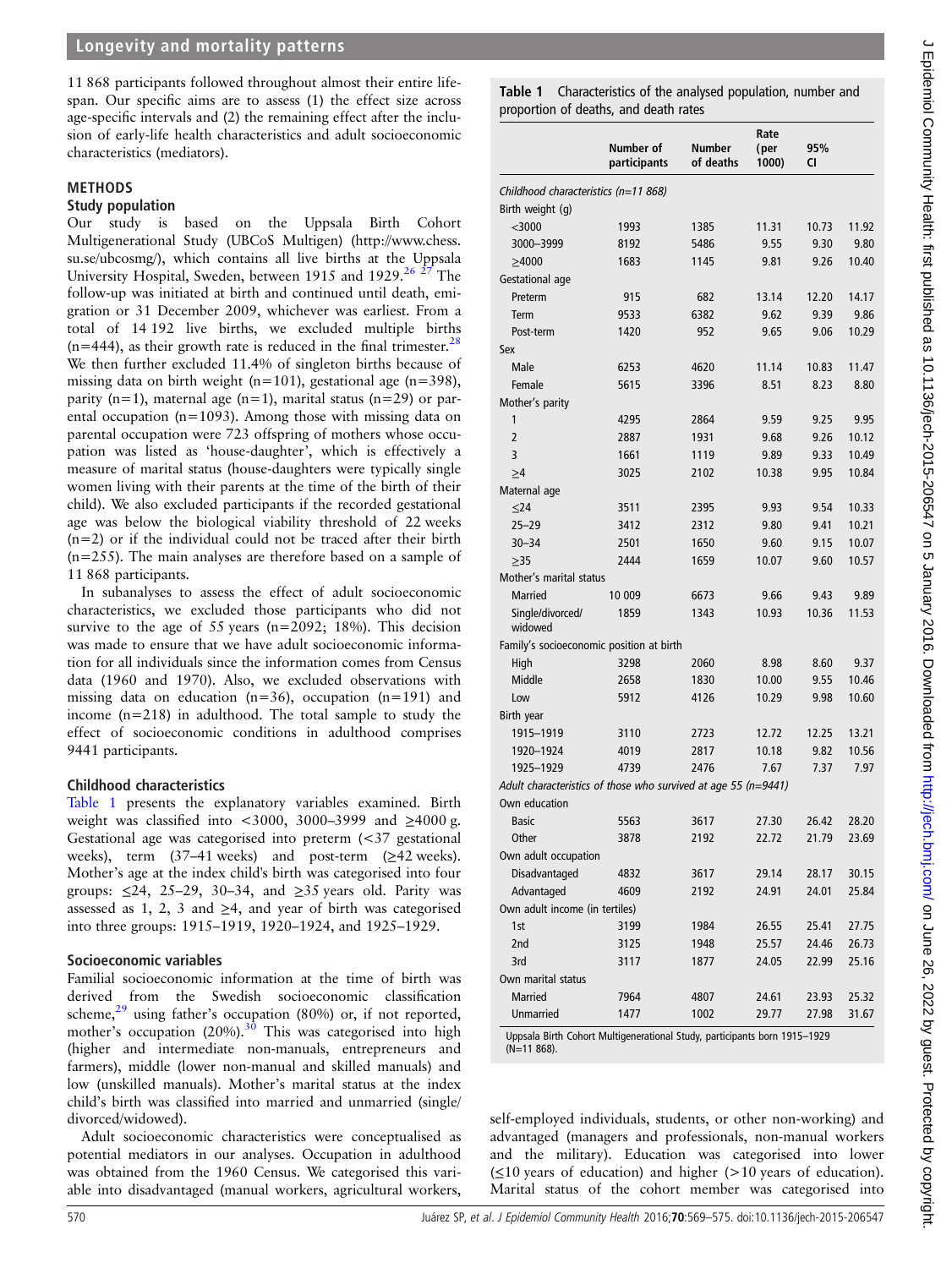married and unmarried (single/divorced/widowed) based on data collected in 1960. Family disposable income was obtained from the 1970 Census and analysed in tertiles.

# Statistical analysis

We fitted Cox regression models using age to define the timescale. We were guided by our interest in assessing how the effects of marital status and family socioeconomic position varied across different age intervals. The models were stratified by age using the following bands: <1, 1-19, 20-54, 55-64, 65-74, and  $\geq$ 75. This allowed us to derive estimates of age-band-specific HRs for all-cause mortality, with 95% CIs. All models were fitted with robust SEs by taking into account the clustering of siblings within mothers. We initially fitted minimally adjusted models including the study participant's sex and birth year to assess the effect of familial socioeconomic position on mortality and of marital status on mortality. Thereafter, we expanded the corresponding models by including partial adjustments (birth weight, gestational age, parity and maternal age) in order to better assess the direct effect of familial socioeconomic position and marital status, respectively, on mortality. Following the literature on fetal programming, we included birth weight and gestational age in this model, as these variables could be in the pathway between childhood socioeconomic condition and mortality (especially for cardiovascular-related cause mortality).<sup>[31](#page-5-0)</sup> Finally, we further expanded these models by mutually adjusting for family's socioeconomic position and marital status. We systematically assessed whether the association between socioeconomic characteristics



Figure 1 Kaplan-Meier survival curves by family's socioeconomic position (A) and mother's marital status (B) and from the Uppsala Birth Cohort Multigenerational Study, born 1915–1929.

and mortality was modified by the study participants' sex as well as the possible interaction between family's socioeconomic position and mother's marital status in their effect on mortality. Interactions were assessed using the Wald test. $32$ 

In order to better illustrate age-specific effects, we displayed the age-varying HRs and their 95% CIs in forest plots. This is a graphical representation of the estimations at each age band with an overall pooled effect size estimated using random effects meta-analysis. It includes a statistic  $(I^2)$  that measures the percentage of between-age true heterogeneity from the total observed variation. Thus, this approach allows us to formally test effect modification by age intervals, that is, to identify true variation (as opposed to random error) in effect size across age bands.  $I^2$  statistics lie between 0% and 100%. The following tentative thresholds have been proposed $33$  to interpret the levels of heterogeneity: low  $(I^2)$  between 25 and 50%), moderate  $(I^2)$ between 50% and 75%), and high ( $I^2 \ge 75\%$ ).

All analyses were performed using Stata, V.11, software (Statacorp, LP, College Station, Texas, USA).

This study was approved by the Regional Ethics Committee in Stockholm.

# RESULTS

During the 813 729 person-year (pyar) follow-up (average, 68.56, median 80), 8016 individuals died. [Table 1](#page-1-0) depicts the distribution of the number of participants at risk, deaths and death rates per 1000 pyar by different levels of the explanatory variables. The offspring of unmarried mothers as well as the offspring from families with a low or middle socioeconomic position had higher death rates  $(\approx 10/1000 \text{ pyar})$ . This trend persisted into adulthood; death rates were higher (between 24 and 30/1000 pyar) in all unfavorable socioeconomic categories such as basic education, disadvantaged socioeconomic position and unmarried. [Table 1](#page-1-0) also shows variations in mortality rate according to characteristics such as sex, birth weight and parity, as reported by us in previous analyses (SP Juárez, A Goodman, B DeStabola, et al. Perinatal health and all-cause mortality: a sibling analysis using the Uppsala Birth Cohort Multigenerational Study. Under review).

Figure 1A, B shows the survival curves by early-life marital status and family socioeconomic position. The adverse effect of being the offspring of an unmarried mother (A) and, to a lesser extent, of being born to a family of low (vs high) socioeconomic position (B) is systematically observed at all ages ( $p=0.59$  for heterogeneity). The effect of being born in a family of middle (vs high) socioeconomic position is likewise observed at all ages (p=0.39 for heterogeneity).

[Table 2](#page-3-0) shows the association between childhood social characteristics (mother's marital status and family's socioeconomic position) and mortality in models adjusting for different sets of covariates. Regardless of model specifications, being a newborn of an unmarried mother and in a family of low and middle socioeconomic position is associated with higher mortality rates. When examining these associations by age-specific intervals (fi[gure 2](#page-4-0)), only maternal marital status showed some evidence (p=0.04) of moderate heterogeneity between age intervals ( $I^2$ =58%). Specifically, maternal marital status was significantly associated with higher mortality rates during the first year of life (HR 1.47, 95% CI 1.23 to 1.76) and after  $75\pm$ years of age (HR 1.23, 95% CI 1.12 to 1.34) (see online supplementary table [S1](#page-1-0)). This possible heterogeneity suggests that the pooled effect size in [table 2](#page-3-0) should be treated with some caution, although given that the evidence of heterogeneity is marginal, we have still chosen to present the pooled effect size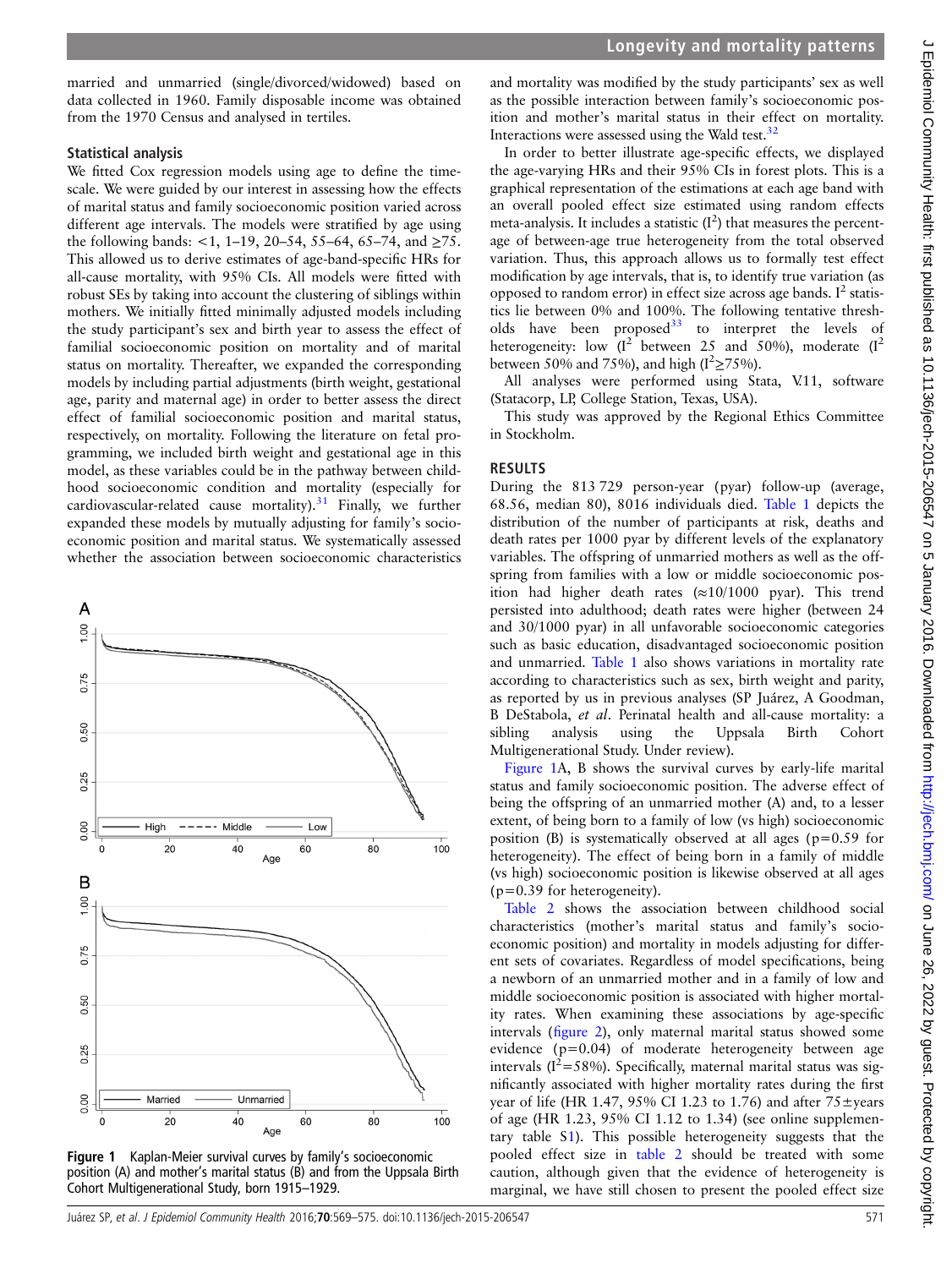#### <span id="page-3-0"></span>Table 2 Association between childhood social characteristics and all-cause mortality: age-varying HRs and 95% CIs

|                                 |                         | <b>Minimal</b><br><b>HR</b><br>95% CI | N=11 868 participants (8016 deaths) |                                |  |
|---------------------------------|-------------------------|---------------------------------------|-------------------------------------|--------------------------------|--|
|                                 |                         |                                       | <b>Adjusted 1</b><br><b>HR</b>      | <b>Adjusted 2</b><br><b>HR</b> |  |
|                                 | <b>Number of deaths</b> |                                       | 95% CI                              | 95% CI                         |  |
|                                 |                         |                                       |                                     |                                |  |
| Mother's marital status         |                         |                                       |                                     |                                |  |
| Married (ref)                   | 6673                    | 1.0                                   | 1.0                                 | 1.0                            |  |
| <b>Unmarried</b>                | 1343                    | $1.18***$                             | $1.21***$                           | $1.17***$                      |  |
|                                 |                         | $(1.12 \text{ to } 1.26)$             | $(1.13 \text{ to } 1.29)$           | $(1.09 \text{ to } 1.26)$      |  |
| Family's socioeconomic position |                         |                                       |                                     |                                |  |
| High (ref)                      | 2060                    | 1.0                                   | 1.0                                 | 1.0                            |  |
| Middle                          | 1830                    | $1.14***$                             | $1.13***$                           | $1.13***$                      |  |
|                                 |                         | $(1.07 \text{ to } 1.22)$             | $(1.06 \text{ to } 1.21)$           | $(1.06 \text{ to } 1.21)$      |  |
| Low                             | 4126                    | $1.19***$                             | $1.17***$                           | $1.13***$                      |  |
|                                 |                         | $(1.12 \text{ to } 1.25)$             | $(1.11 \text{ to } 1.24)$           | $(1.06 \text{ to } 1.20)$      |  |
| Interactions:                   |                         |                                       |                                     |                                |  |

Participant's sex×family's socioeconomic position p=0.72

Participant's sex×mother's marital status p=0.10

Family's socioeconomic position×mother's marital status p=0.43

Uppsala Birth Cohort Multigenerational Study, participants born 1915–1929, and followed to end 2009 (N=11 868). Minimal (participant's sex and birth year), adjusted 1 (minimal+birth weight, gestational age, parity and maternal age), adjusted 2 (partial+mutually adjusted for familial socioeconomic position and marital status). \*p<0.05, \*\*p<0.01, \*\*\*p<0.001.

to allow comparison with the effect of socioeconomic position and with other studies. The results for marital status with respect to heterogeneity by age remain after the inclusion of early-life mediator factors (birth weight, gestational age, parity and maternal age). The inclusion of adult socioeconomic characteristics among those individuals who survived at 55 years of age (80%) did not substantially change the results (see online supplementary table S2).

No interactions were found between marital status and child's sex or between marital status and family socioeconomic position in any age band (p value  $>0.05$ ).

#### **DISCUSSION**

#### Summary of the results

Unfavourable family socioeconomic characteristics at birth and being born to an unmarried mother are associated with higher mortality rates. The effect of family socioeconomic characteristics on all-cause mortality was robust and did not show appreciable variation in strength across age-specific analyses. However, mother's marital status showed effects of varying strength depending on the age interval studied. The offspring of unmarried mothers had a higher risk of infant mortality compared with the overall effect. The effects of early-life social characteristics on adult mortality persist after the inclusion of adult socioeconomic characteristics (occupation, education and income) and marital status. These findings suggest that the effect of early-life social conditions lasts across the life course. No interactions were found between gender and mother's marital status or family's socioeconomic position in their effect on mortality.

# **Originality**

To the best of our knowledge, this is the first study that investigates the effect of family's socioeconomic position together with mother's marital status at birth by age at death within an almost complete representative cohort. In contrast to most previous studies on early-life socioeconomic inequalities in mortality, we included mother's marital status as a social variable and explored its effect on mortality before and after the inclusion of

family socioeconomic position. We found that mother's marital status and family's socioeconomic position have independent effects on mortality in mutually adjusted analyses, and without any evidence of an interaction between them. This finding suggests that family's socioeconomic position and mother's marital status involve different dimensions of social stratification with specific effects on mortality throughout life.

# Consistency with other research

Since we did not find previous studies with similar designs and settings, the comparison of the results can only be partial. Consistent with previous studies,  $2^{4}$  5  $34$  we found an association between childhood socioeconomic position and mortality. In line with most studies,  $2-4/6$  but not all,  $5/35$  $5/35$  the effect of early-life social characteristics on all-cause mortality was not fully mediated by adult socioeconomic characteristics. Our findings therefore add further evidence to the observation that only measuring adult socioeconomic characteristics will not accurately capture the full extent of socioeconomic differences in mortality.<sup>[4](#page-5-0)</sup>

Our findings are consistent with one study in the  $UK<sup>2</sup>$  $UK<sup>2</sup>$  $UK<sup>2</sup>$  that showed higher death rates at age 26-54 among manual workers born in 1946 and with another study in Sweden<sup>[3](#page-5-0)</sup> that showed higher death rates at age 25–40 among manual workers born between 1946 and 1955, although our results differ from one study from England and Scotland<sup>[13](#page-5-0)</sup> that did not find any effect of parental occupation on mortality at ages 35–64 among individuals born between 1937 and 1939. The comparison between cohorts from similar contexts does not support the thesis that socioeconomic inequalities in mortality might not have been observed before World War II due to the combination of high virulence of diseases where all social groups were equally exposed together with the inefficacy of medical treatments.<sup>[36](#page-6-0)</sup>

The effect of marital status is consistent with the results of two further studies, one on infant mortality<sup>[34](#page-6-0)</sup> and the other on mortality over 50 years of age.<sup>[37](#page-6-0)</sup> Our results are also consistent with an earlier study using the same data but with a shorter follow-up of these data which found that there was a lower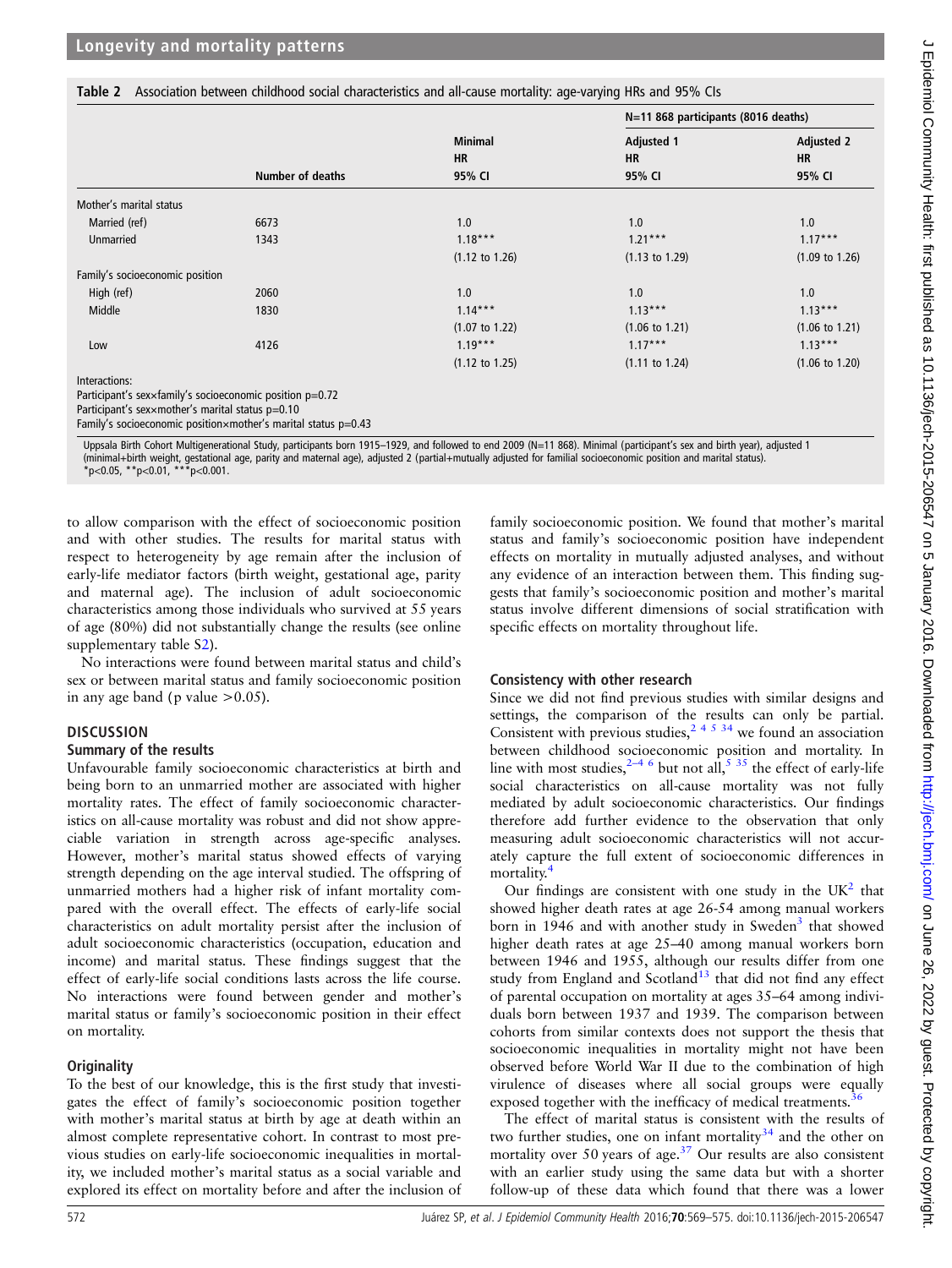<span id="page-4-0"></span>

Figure 2 Random-effect meta-analysis of the effect of family's socioeconomic position and marital status on mortality by age intervals.

probability of reaching 80 years of age among the offspring of single mothers.<sup>[19](#page-5-0)</sup>

# Strengths and limitations

This study is based on a representative,  $38$  nearly complete cohort of individuals followed during almost their entire lifespan. This data material allowed us to estimate age-varying HRs and also to study the effect of childhood socioeconomic conditions on mortality at old age, whereas previous studies could only focus on younger groups.<sup>2</sup> <sup>[3](#page-5-0)</sup> In contrast to other studies,<sup>3-</sup> information on socioeconomic conditions was measured for all participants at the time of birth, which increases comparability among the participants. Unlike past research, $2-5$  $2-5$  we additionally explored the effect of marital status and its interaction with family socioeconomic position.

Owing to the small sample size, we could not study the children of divorced  $(n=21, 0.18\%)$  and widowed  $(n=59, 0.50\%)$ women as a separate group. We acknowledge that the grouping of children of single, divorced and widowed women together may introduce heterogeneity. Likewise, since we only have information on marital status, we cannot identify those mothers who were cohabiting with the child's father or otherwise receiving his support. Another potential source of heterogeneity lies in the fact that family's socioeconomic position and mother's marital status were measured at only a single point in time (the child's birth), meaning that we are unable to examine the dynamics of these over time. This might especially be a problem if the cumulative life-course model is the one that best describes the association between childhood conditions and adult mortality.

A further limitation is the lack of information on parental education and income, which has been shown to be complementary information that captures different dimensions of social stratification.<sup>[39](#page-6-0)</sup> In addition, although our study was well powered at older ages, we were forced to use relatively broad age intervals at younger ages (eg, 1–19 years).

In this study, we did not conduct a detailed mediation analysis, and so are unable to examine the underlying mechanisms of the effects we observed. Insofar as the inclusion of birth weight and gestational age in our study did not substantially change the strength of the association, it seems likely that these are not important mediators of the effects observed. However, we lacked data on other plausible mediators such as cognitive abilities or personality, and therefore are unable to examine how far these might lie on the pathway between early-life social conditions and mortality.

Finally, in contrast to other cohort studies, $25$  the Uppsala Birth Cohort was relatively less affected by World War II.

Nonetheless, Sweden was not exempt from experiencing other 'external shocks'; the Spanish flu (1918–1920) may have influenced older participants of the cohort, and the Great Depression (1929–1939) may have particularly influenced individuals born in the 1920 as the crisis took place during their early childhood. Concerning migration, we did not expect serious distortions as the proportion of out-migrants was only 1.42%. This might be due to the fact that Sweden, unlike other countries, such as the UK, started expanding its social security system from this time,<sup>40</sup> thereby buffering any adverse effects of the crisis.

# Implications for future research

Using a representative and an almost complete cohort, our study confirms that early-life socioeconomic conditions have a longstanding effect on all-cause mortality, regardless of adult socioeconomic characteristics. Further studies in other settings should confirm this pattern and elaborate on the mechanisms through which being born to a family of high socioeconomic position and/or a married mother might protect individuals from premature death.

Our findings are based on all-cause mortality, a summary measure of health at the population level. Although many plausible biological and social pathways for a long-term effect of early-life social conditions on later health have been proposed, further studies looking at specific causes of death might better elucidate the underlying disease-specific mechanisms. Previous studies have, for example, found that the association between parental social characteristics and all-cause mortality is predom-inately driven by cardiovascular disease<sup>[5 7](#page-5-0)</sup> and stroke in particular.<sup>[13](#page-5-0)</sup>

Studies looking at early-life socioeconomic effects on adverse health outcomes later in life should also consider family composition and mother's marital status. Our findings suggest that marital status has a specific effect on mortality, that is not explained or modified by the role of family socioeconomic position. Further studies should confirm this result and assess the specific mechanisms through which different social characteristics (inasmuch as they represent different dimensions of social stratification) influence health and mortality differently across ages.

# **CONCLUSION**

This study suggests that both mother's marital status and family's socioeconomic position in early childhood have an effect on mortality across the lifespan. The effect of marital status is strongly associated with mortality during the first year of life. These findings support the importance of improving early-life conditions in order to enhance healthy ageing.

 $\epsilon$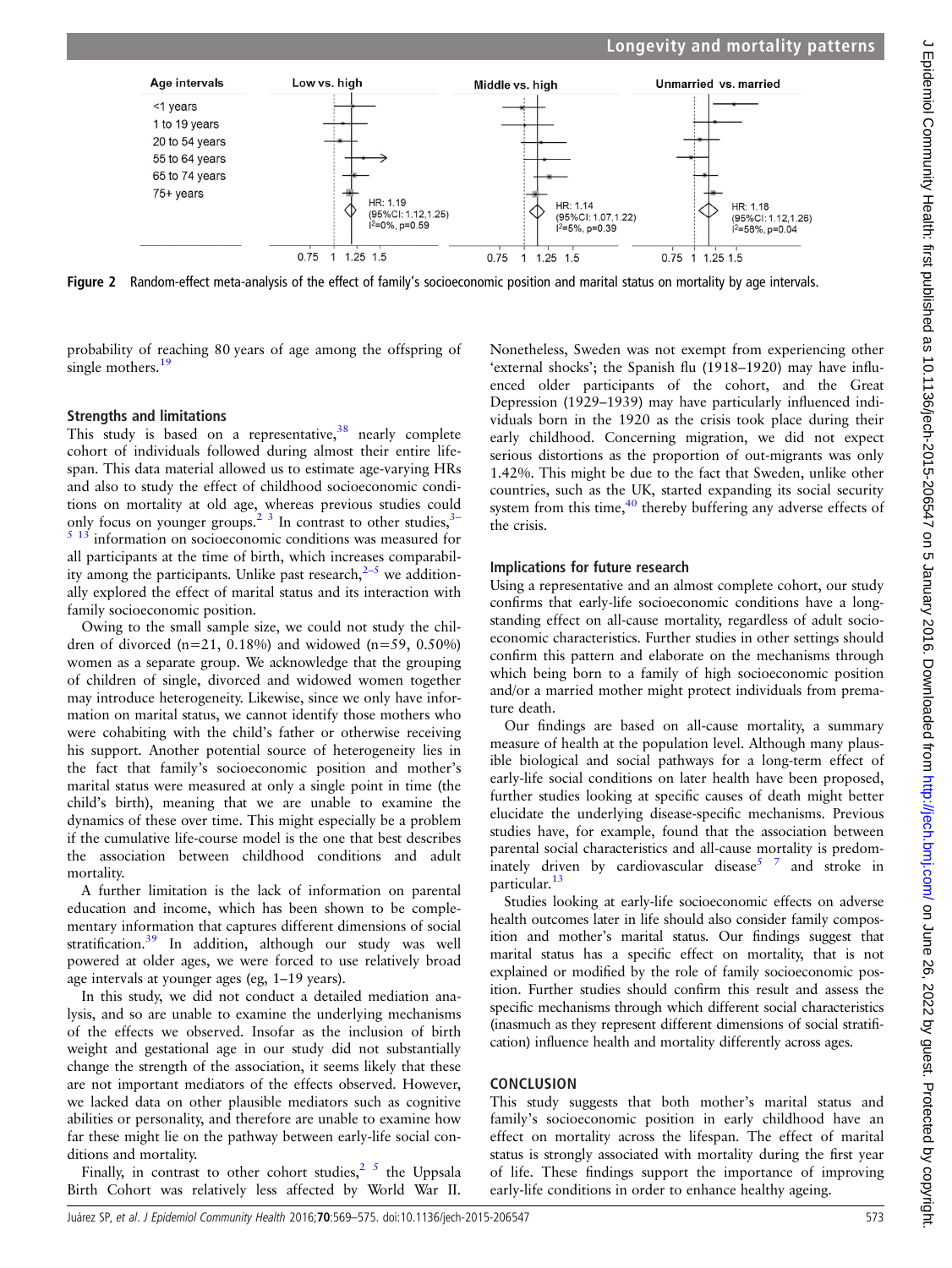$\subset$ 

# <span id="page-5-0"></span>What is already known on this subject

Studies have shown that socioeconomic characteristics in childhood are important predictors of all-cause mortality in later life. However, studies in this field are usually conducted in relatively young cohorts, and have not investigated the potential for variation in the strength of the effect across different age intervals.

# What this study adds

- ▸ Our Study is based on an exceptional data set that follows a cohort of individuals born between 1915 and 1929 across their lifespan. This material allowed us to assess, for the first time, the effect of early-life social characteristics on mortality at different age intervals from birth to old adult ages.
- $\blacktriangleright$  This study shows that the adverse effect of social conditions is associated with a lower survival at all ages. This early-life effect extends to other categories such as marital status that conferred (and to some extent still confers) a socially disadvantaged position in society.
- $\blacktriangleright$  The effect of family socioeconomic position did not show appreciable variation in the strength of the association across age-specific analyses; however, marital status shows a stronger effect for infant mortality.
- $\triangleright$  Our findings led to the conclusion that only measuring adult social characteristics does not accurately capture the full extent of socioeconomic differences in mortality. This evidence supports the importance of improving early-life conditions in order to enhance healthy ageing.

Contributors All authors made substantial contributions to the conception and design of the study. The study was conceived by IK and SPJ. The analyses were conducted by SPJ. AG advised on the design and implementation of the meta-analyses. SPJ drafted the manuscript and all the authors revised and made critically important contributions. All the authors approved the final version of the manuscript.

Funding This work was supported by Vetenskapsrådet (VR#2013-5104, PI Koupil, VR #2013-5474, PI Rignell-Hydbom) and FORTE (# 2013-1084, PI Koupil, #2014-2693, PI Koupil, #2006-1518, PI Lundberg).

**Disclaimer** The funders had no role in the study design, data collection and analysis, decision to publish, or preparation of the manuscript.

Competing interests None declared.

Ethics approval Regional Ethics Committee in Stockholm.

Provenance and peer review Not commissioned; externally peer reviewed.

Data sharing statement The Uppsala Birth Cohort Multigeneration Study (UBCoS Multigen) is a study established at the Centre for Health Equity Studies (CHESS) with the aim of investigating the life course and intergenerational determinants of social inequalities in health. For further information or enquiries about access to data, please contact the principal investigator IK at ilona. koupil@chess.su.se.

Open Access This is an Open Access article distributed in accordance with the Creative Commons Attribution Non Commercial (CC BY-NC 4.0) license, which permits others to distribute, remix, adapt, build upon this work non-commercially, and license their derivative works on different terms, provided the original work is properly cited and the use is non-commercial. See: [http://creativecommons.org/](http://creativecommons.org/licenses/by-nc/4.0/) [licenses/by-nc/4.0/](http://creativecommons.org/licenses/by-nc/4.0/)

#### **REFERENCES**

Marmot M, Friel S, Bell R, et al. Closing the gap in a generation: health equity through action on the social determinants of health. [Lancet](http://dx.doi.org/10.1016/S0140-6736(08)61690-6) 2008;372:1661-9.

- 2 Kuh D, Hardy R, Langenberg C, et al. Mortality in adults aged 26-54 years related to socioeconomic conditions in childhood and adulthood: post war birth cohort study. [BMJ](http://dx.doi.org/10.1136/bmj.325.7372.1076) 2002;325:1076–80.
- 3 Vagero D, Leon D. Effect of social class in childhood and adulthood on adult mortality. *[Lancet](http://dx.doi.org/10.1016/S0140-6736(94)92432-5)* 1994;343:1224-5.
- 4 Smith GD, Hart C, Blane D, et al. Lifetime socioeconomic position and mortality: prospective observational study. **[BMJ](http://dx.doi.org/10.1136/bmj.314.7080.547)** 1997;314:547-52.
- 5 Elo IT, Martikainen P, Myrskyla M. Socioeconomic status across the life course and all-cause and cause-specific mortality in Finland. [Soc Sci Med](http://dx.doi.org/10.1016/j.socscimed.2013.11.037) 2014;119:198–206.
- 6 Heslop P, Smith GD, Macleod J, et al. The socioeconomic position of employed women, risk factors and mortality. [Soc Sci Med](http://dx.doi.org/10.1016/S0277-9536(00)00350-6) 2001;53:477-85.
- 7 Claussen B, Davey Smith G, Thelle D. Impact of childhood and adulthood socioeconomic position on cause specific mortality: the Oslo Mortality Study. [J Epidemiol Community Health](http://dx.doi.org/10.1136/jech.57.1.40) 2003;57:40–5.
- 8 Lynch JW, Kaplan GA, Cohen RD, et al. Childhood and adult socioeconomic-status as predictors of mortality in Finland. *[Lancet](http://dx.doi.org/10.1016/S0140-6736(94)91468-0)* 1994; 343:524–7.
- 9 Mishra GD, Chiesa F, Goodman A, et al. Socio-economic position over the life course and all-cause, and circulatory diseases mortality at age 50–87 years: results from a Swedish birth cohort. [Eur J Epidemiol](http://dx.doi.org/10.1007/s10654-013-9777-z) 2013;28:139-47.
- 10 Elo IT, Preston SH. Effects of early-life conditions on adult mortality: a review. [Popul Index Summer](http://dx.doi.org/10.2307/3644718) 1992;58:186–212.
- 11 Galobardes B, Lynch JW, Smith GD. Is the association between childhood socioeconomic circumstances and cause-specific mortality established? Update of a systematic review. [J Epidemiol Community Health](http://dx.doi.org/10.1136/jech.2007.065508) 2008;62: 387–90.
- 12 van Poppel F, Liefbroer AC. Living conditions during childhood and survival in later life—study design and first results. Hist Soc Res 2005;30:265–85.
- 13 Frankel S, Smith GD, Gunnell D. Childhood socioeconomic position and adult cardiovascular mortality: the Boyd Orr Cohort. [Am J Epidemiol](http://dx.doi.org/10.1093/oxfordjournals.aje.a009932) 1999;150:1081–4.
- 14 Galobardes B, Lynch JW, Davey Smith G. Childhood socioeconomic circumstances and cause-specific mortality in adulthood: systematic review and interpretation. [Epidemiol Rev](http://dx.doi.org/10.1093/epirev/mxh008) 2004;26:7–21.
- 15 Padyab M, Malmberg G, Norberg M, et al. Life course socioeconomic position and mortality: a population register-based study from Sweden. [Scand J Public Health](http://dx.doi.org/10.1177/1403494813493366) 2013;41:785–91.
- 16 Health at a glance. OECD indicators, OECD, 2003. Available at: [http://www.oecd](http://www.oecd-ilibrary.org/social-issues-migration-health/health-at-a-glance-2003_health_glance-2003-en)[ilibrary.org/social-issues-migration-health/health-at-a-glance-2003\\_health\\_glance-](http://www.oecd-ilibrary.org/social-issues-migration-health/health-at-a-glance-2003_health_glance-2003-en)[2003-en.](http://www.oecd-ilibrary.org/social-issues-migration-health/health-at-a-glance-2003_health_glance-2003-en) Accessed 15 Nov 2015.
- 17 Modin B. Born out of wedlock and never married—it breaks a man's heart. [Soc Sci](http://dx.doi.org/10.1016/S0277-9536(02)00374-X) [Med](http://dx.doi.org/10.1016/S0277-9536(02)00374-X) 2003;57:487–501.
- 18 Brady D, Burroway R. Targeting, universalism, and single-mother poverty: a multilevel analysis across 18 affluent democracies. [Demography](http://dx.doi.org/10.1007/s13524-012-0094-z) 2012;49:719–46.
- 19 Modin B, Koupil I, Vagero D. The impact of early twentieth century illegitimacy across three generations. Longevity and intergenerational health correlates. [Soc Sci](http://dx.doi.org/10.1016/j.socscimed.2009.02.019) [Med](http://dx.doi.org/10.1016/j.socscimed.2009.02.019) 2009;68:1633–40.
- 20 Shah PS, Zao J, Ali S, Knowledge Synthesis Group of Determinants of preterm/LBW birth. Maternal marital status and birth outcomes: a systematic review and meta-analyses. [Matern Child Health J](http://dx.doi.org/10.1007/s10995-010-0654-z) 2011;15:1097-109.
- 21 Lund R, Christensen U, Holstein BE, et al. Influence of marital history over two and three generations on early death. A longitudinal study of Danish men born in 1953. [J Epidemiol Community Health](http://dx.doi.org/10.1136/jech.2005.037689) 2006;60:496–501.
- 22 Kuh D, Ben-Shlomo Y, Hallqvist J, et al. Life course epidemiology. [J Epidemiol](http://dx.doi.org/10.1136/jech.57.10.778) [Community Health](http://dx.doi.org/10.1136/jech.57.10.778) 2003;57:778–83.
- 23 Barker D. The origins of the developmental origins theory. [J Intern Med](http://dx.doi.org/10.1111/j.1365-2796.2007.01809.x) 2007;261:412–17.
- 24 Lundberg O. The impact of childhood living conditions on illness and mortality in adulthood. [Soc Sci Med](http://dx.doi.org/10.1016/0277-9536(93)90122-K) 1993;36:1047–52.
- 25 Fors S, Lennartsson C, Lundberg O. Live long and prosper? Childhood living conditions, marital status, social class in adulthood and mortality during mid-life: a cohort study. [Scand J Public Health](http://dx.doi.org/10.1177/1403494810395823) 2011;39:179-86.
- 26 Koupil I. The Uppsala studies on developmental origins of health and disease. [J Intern Med](http://dx.doi.org/10.1111/j.1365-2796.2007.01799.x) 2007;261:426–36.
- 27 Koupil I, Goodman A. Health equity: a life course approach. Public service review. European Union 2011;11:3.
- 28 Cunningham FG. Williams obstetrics. 3rd edn: McGraw-Hill, 2005.
- 29 Statistics Sweden. Meddelanden i samordningsfrågor [Report on co-ordination issues]. Stockholm: Statistics Sweden, 1989:5.
- 30 Goodman A, Gisselman MD, Koupil I. Birth characteristics and early-life social characteristics predict unequal educational outcomes across the life course and across generations. Longitudinal Life Course Stud 2010; 1:317–38.
- 31 Godfrey KM, Barker D. Fetal programming and adult health. Public Health Nutr 2007;4:611–24.